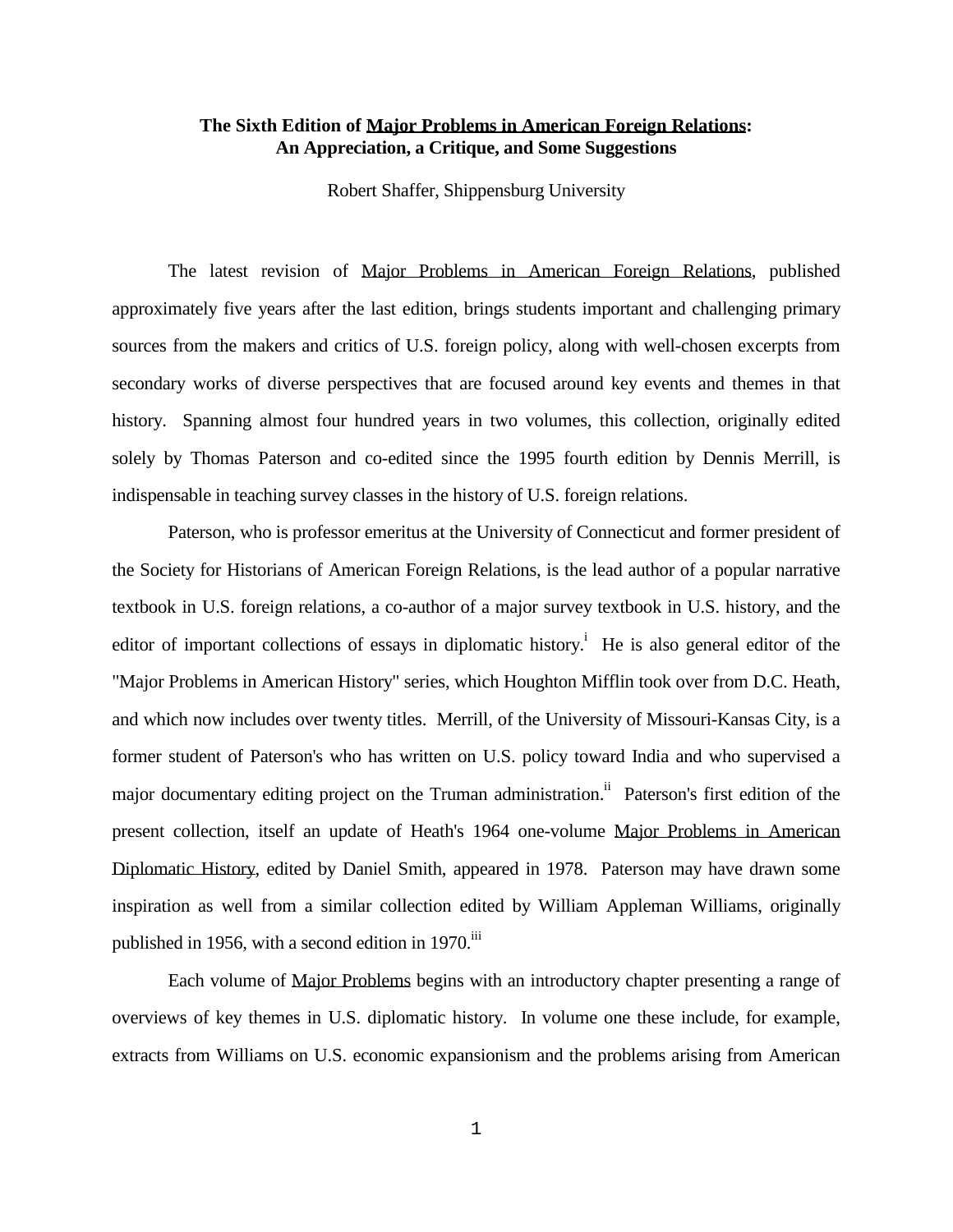efforts to remake the world. Williams's account is contrasted with Norman Graebner's analysis of early American diplomacy as an effort to maximize U.S. interests in the world by utilizing "balance of power" politics in and with regard to Europe. Excerpts from works by Bradford Perkins, Mary Renda, and Andrew Rotter round out this chapter. Each subsequent chapter begins with an overview of the topic by the editors, including major questions of history and historiography. A set of primary source documents follows, representing a range of political viewpoints, with one or two from abroad. Finally, each chapter includes excerpts from two or three essays representing divergent perspectives. Generally, these essays draw from one or more of the documents included, so that students can evaluate the historiographical debates and see how historians use evidence. Many of the documents and essays illustrate or challenge the overview essays in the introductory chapters, thus encouraging students to be aware of themes that resonate throughout the history of U.S. foreign policy and to develop their own worldviews about this history.

 The primary source documents illustrate not only actions, decisions, and perspectives on issues facing the United States, but also attitudes and assumptions about American society and its interactions with others. For example, the vitriolic attack on Jay's Treaty by a Democratic-Republican society in South Carolina in 1795 exemplifies the partisan passions of the 1790s and the fears of many Americans that the ascendant power of the national government and the secrecy surrounding Senate negotiation of the proposed treaty compromised the republicanism of the revolutionary era (vol. 1, 64-65).<sup>iv</sup> These defenders of republicanism were also demanding free access to West Indian and European ports for American ships, however, so in their attack on the treaty students can see a colorful piece of evidence to support Williams, while Jay's Treaty itself might be used to support Graebner.

 Similarly, comparing documents from different periods allows students to identify continuing themes of American thought. For example, in his 1812 war message James Madison declared that warfare by Indian "savages . . . a warfare which is known to spare neither age nor sex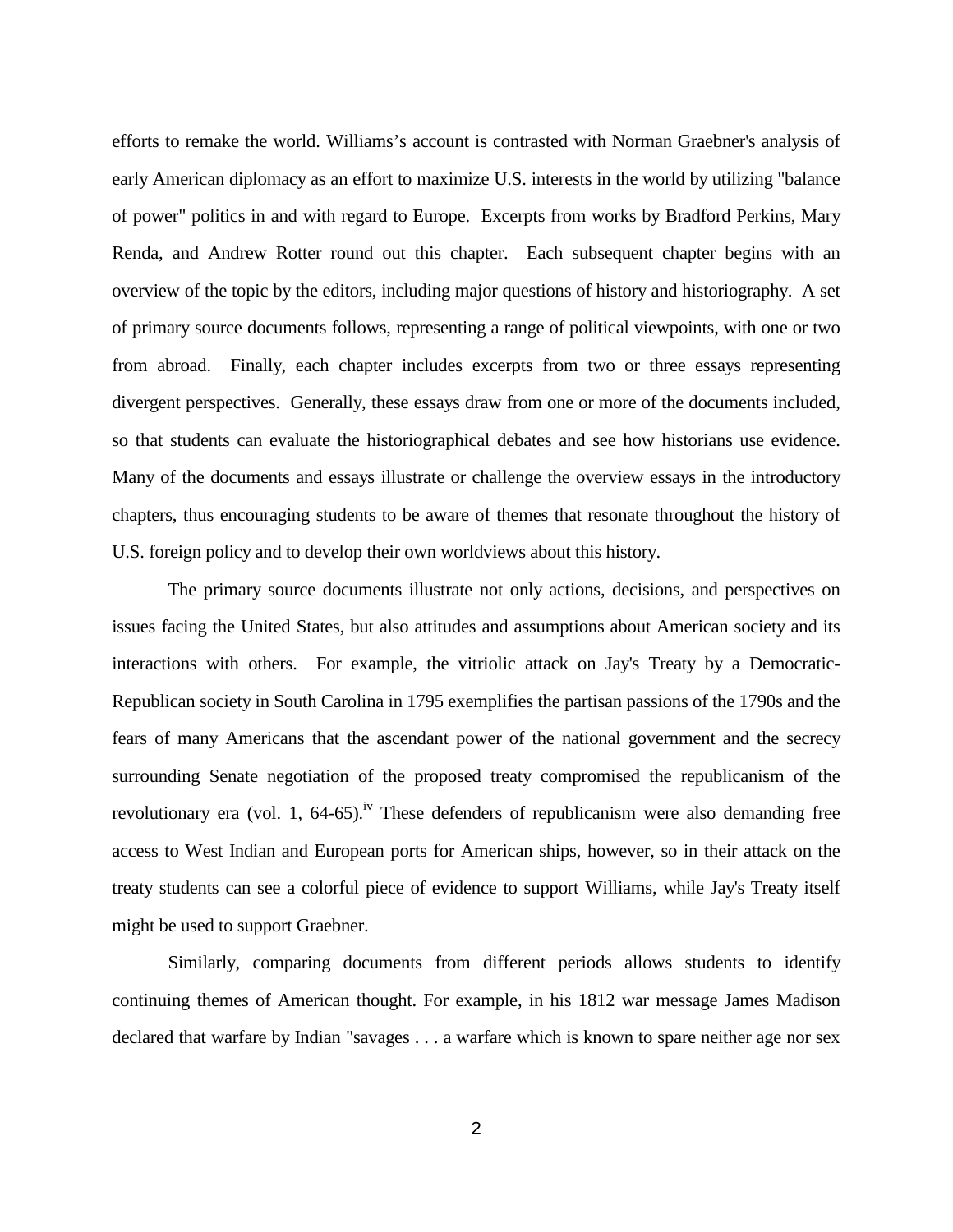and to be distinguished by features peculiarly shocking to humanity" was uncivilized (vol. 1, 113). Sam Houston's 1835 call for the independence of Texas combined the fear of slave revolts with antipathy to irregular warfare (see vol. 1, 195). Students may also note the dichotomy between "civilization" and "savagery" in Andrew Jackson's call for the removal of the Cherokees (vol. 1, 165-67), in Theodore Roosevelt's justification of U.S. intervention in Latin American affairs (vol. 1, 404), and in the way current U.S. leaders, with their condemnation of a "new kind of war," have framed the issues in the "war on terror." The recurrence of such rhetoric can have a powerful impact on student thinking and helps build the case for the perspectives on U.S. foreign policy outlined in the introductory essays by Andrew Rotter ("Gender, Expansionism, and Imperialism") and Mary Renda ("Paternalism and Imperial Culture").

 The foreign documents in the collection, especially those from Latin America, will stimulate students' critical thinking and help them understand the challenges the United States faces in the realm of global public opinion.<sup> $v$ </sup> In volume one, there are contrasting responses to the Monroe Doctrine from Colombia, Argentina, and Mexico. José Marti's warning in 1895 about U.S. intentions towards Cuba helps explain statements U.S. leaders will make three years later and sheds light on the conflict between these nations. Students might be asked to refer to these documents when they consider one of the newest documents in this edition, the speech by George W. Bush's in which he asked, "Why do they hate us?"

 Some documents from antagonists of the United States serve as counterpoints to American views. Some show surprising commonalities. Soviet Ambassador Nikolai Novikov's 1946 telegram to his government about American aggression after World War II is paired with George F. Kennan's 1946 telegram about Soviet expansionism. Ronald Reagan's thoughts on his Strategic Defense Initiative are contrasted with those of Mikhail Gorbachev. Nikita Khrushchev's view of the arms race of the 1950s is paired with a surprisingly similar statement from Dwight Eisenhower.

The presentation of clashing historiographical perspectives will help students evaluate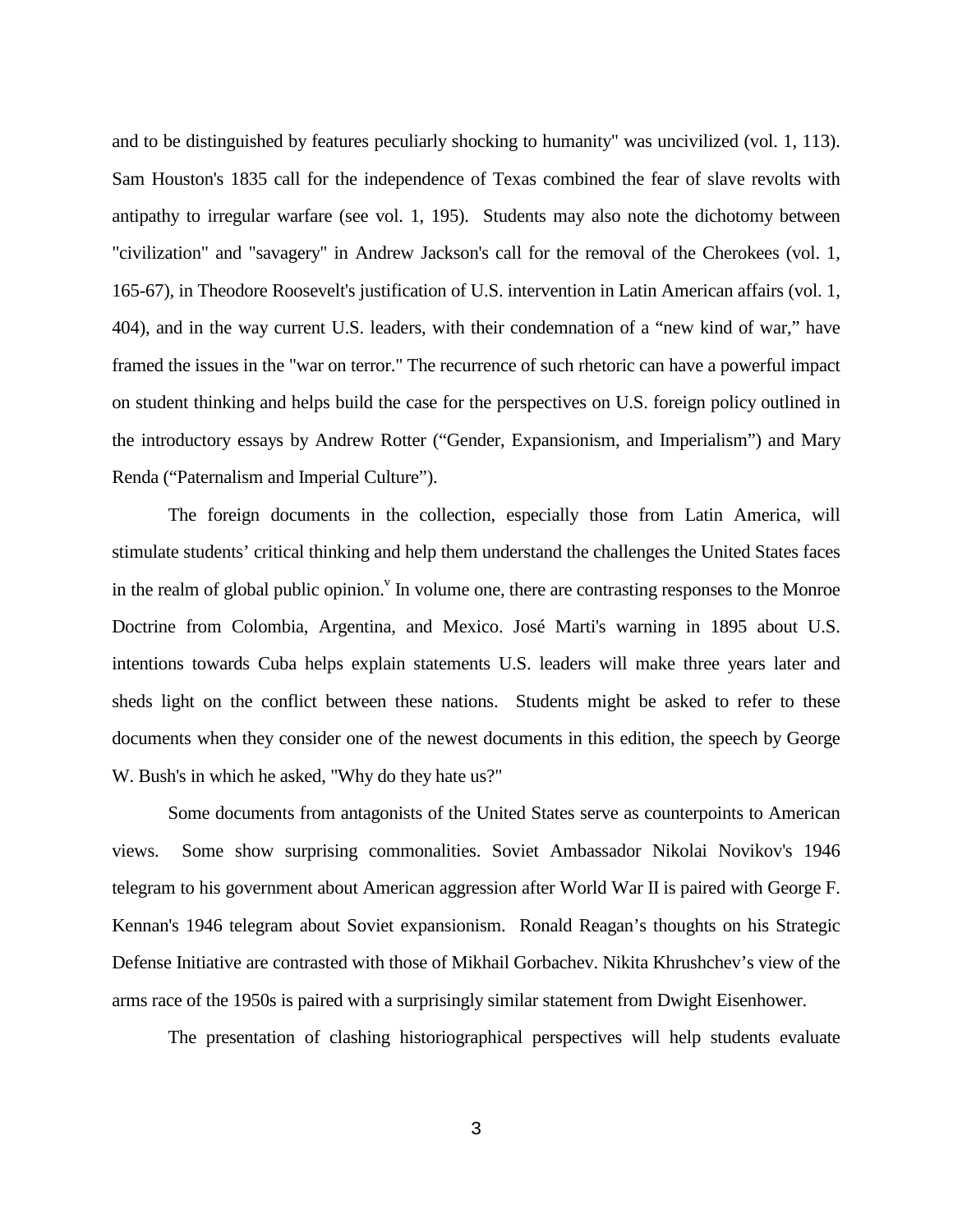issues that are still subject to debate, as policymakers use the past to make sense of the present. In the chapter on World War II in volume two Warren Kimball defends Franklin Roosevelt's diplomacy as essential to the successful prosecution of the war in Europe and portrays Roosevelt as attempting despite difficult circumstances and a lack of leverage to balance a range of interests for the post-war world. Meanwhile, Joseph Harper attributes the failure of the alliance to endure into the post-war world to FDR's refusal to fully commit the United States to stay involved in European affairs and to his rejection of Winston Churchill's warnings about the Soviets. $\overline{v}$  Among the documents used by both historians and included in this chapter are statements by FDR and Joseph Stalin on the "second front," Churchill's account of his "percentages deal" with Stalin, and extracts from the Yalta proceedings. Other chapters that are particularly useful for students evaluating stillvital issues are the Cuban missile crisis chapter, in which Paterson squares off against Robert Dallek, and the chapter on Theodore Roosevelt's "Big Stick" policy in the Caribbean, in which Mark Gilderhus and Emily Rosenberg offer criticisms while Richard Collin provides a defense.

 This edition includes a number of improvements. A different selection by Peter Onuf and Leonard Sadosky about diplomacy in the revolutionary era exemplifies the internationalization of American history by showing how developments in the United States arose in conjunction with and response to similar developments elsewhere. An excellent excerpt from Joyce Appleby's new study of Thomas Jefferson replaces essays on the Louisiana Purchase by Alexander DeConde and Drew McCoy. Appleby shows Jefferson as a shrewd diplomat and a determined empire builder "for the white families of the United States" (vol. 1, 103). Garry Wills's hard-hitting critique of Madison's policy in the War of 1812 replaces Bradford Perkins's more leisurely analysis. Walter LaFeber's narrative of "the origins of the U.S.–Japanese clash," which replaces a fine but overly long essay by Kenneth Shewmaker on Daniel Webster's Asia diplomacy, emphasizes Japanese actions as much American actions and thus exemplifies recent trends in our field.

An essay by Kristin Hoganson on the global roots of certain American consumption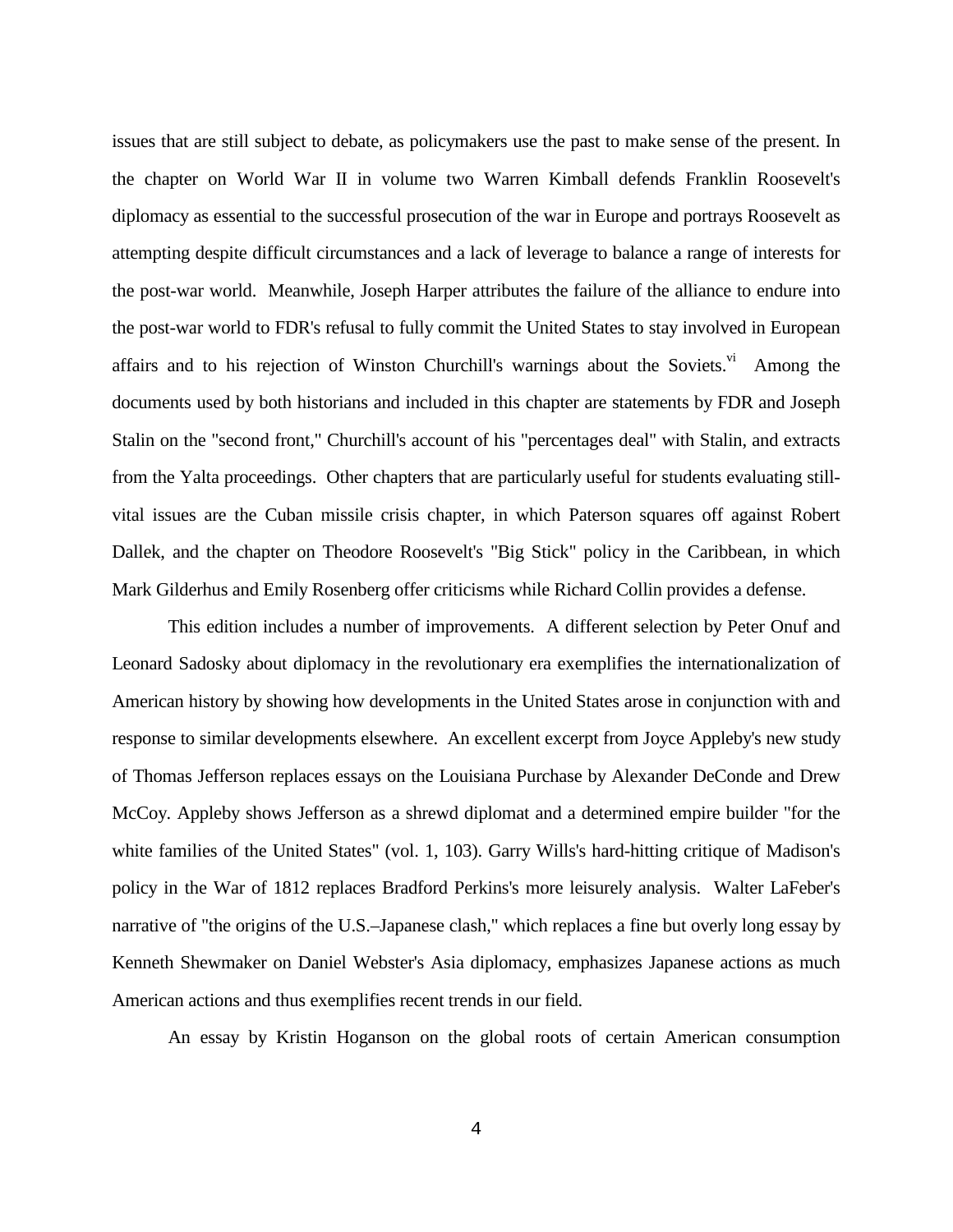patterns in the late 1800s continues a trend in Major Problems to place more emphasis on culture and the manifestations of foreign relations in daily life. The essay is accompanied by an 1892 magazine article about the international origins of American interior design trends. Excerpts from Leila Rupp's Worlds of Women: The Making of an International Women's Movement (1997) show the editors' continuing efforts to explore transnational identities and integrate non-state actors and women into the story of American foreign relations. Rupp's essay on the Women's International League for Peace and Freedom in the United States and Europe in the 1920s is accompanied by Jane Addams's laudatory 1922 article on the League of Nations. These essays join Jane Hunter's now-classic exploration of American Protestant missionaries in China.

 Other new essays include Arnold Offner's excellent critique of Truman's Cold War policies, which provides a counterpoint to John Lewis Gaddis's determined defense of the United States in that conflict. The three essays in the chapter on the Vietnam War replace essays by George Herring and Gabriel Kolko and represent some of the best work of a new generation of scholars on that conflict. All three are critical of U.S. goals and methods in Vietnam. Robert Buzzanco provides a more sophisticated view than did Kolko of how Vietnam's struggle for independence challenged international capitalism, and he includes the economic consequences of the war on the U.S. and global economies. Frederick Logevall, in a long essay that may be too dry for undergraduates, shows how Johnson administration officials had some freedom of action on Vietnam but nevertheless "chose war." Supporting documents include memoranda and position papers from the U.S. foreign policy bureaucracy. Robert Brigham, an associate of Robert McNamara on Argument Without End (1999), uses North Vietnamese and Chinese sources to show convincingly that alternative military strategies, such as those proposed by military strategist Harry Summers, would not have led to U.S. victory. Mao Zedong's advice to the North Vietnamese in 1965 to keep fighting supports Brigham's contention that if the United States had invaded the North, China might have entered the war.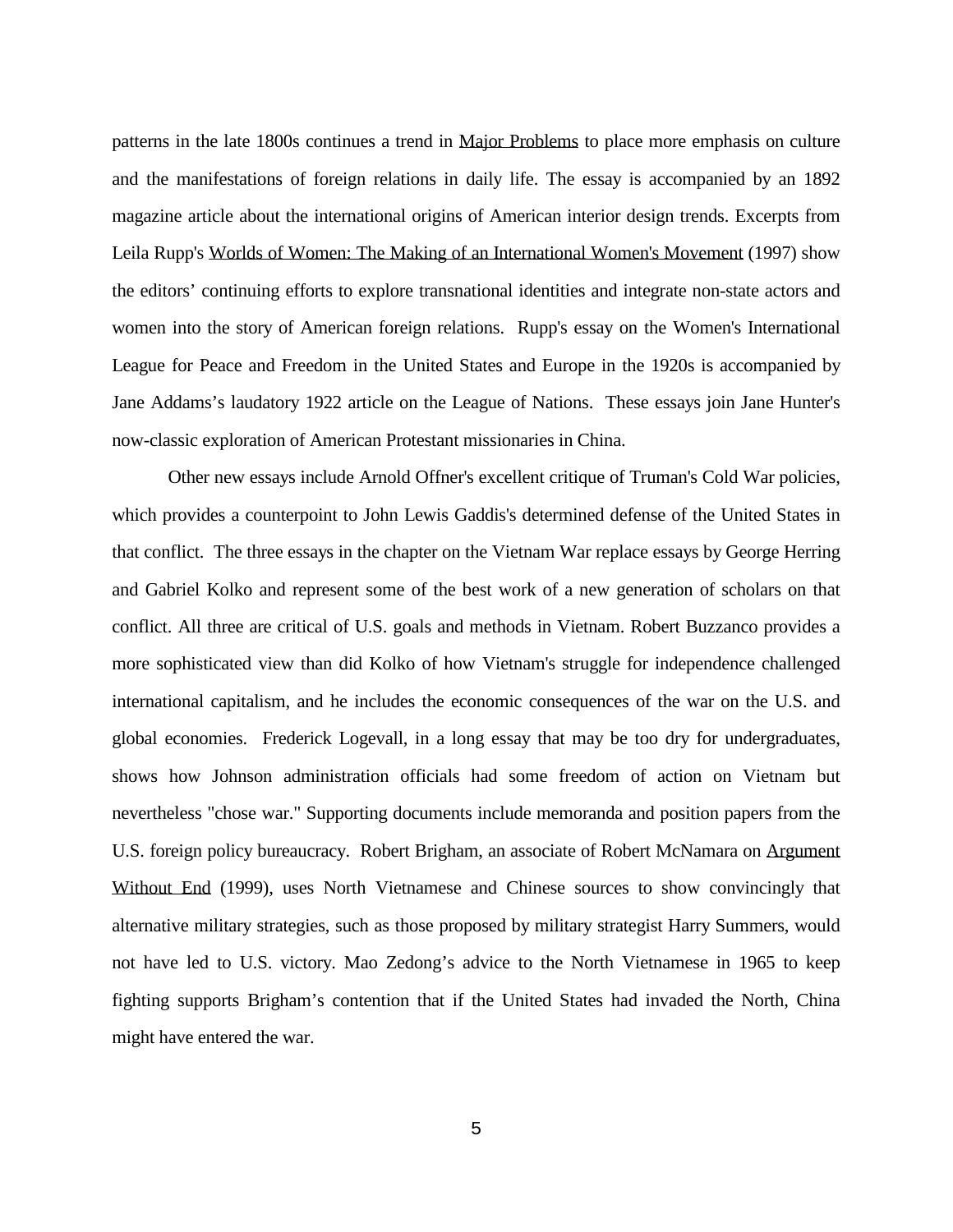There is one new chapter in each volume of this edition. The chapter on the Civil War and foreign policy is welcome: the war is of great interest to students, and it is important to show them its international context. The first document of this chapter, South Carolina Senator James Hammond's 1858 speech, "Cotton is King," is an inspired choice. Hammond's argument that the North, Britain, and "the whole civilized world" (vol. 1, 263) were dependent upon the South economically mirrors the overly optimistic assertions during the American Revolution about the colonists' superior bargaining position with European powers. Other documents focus on Lincoln's efforts to prevent British recognition of and aid to the Confederacy. James McPherson and Howard Jones agree that public opinion in Britain played a role in that government's response to the Civil War, although they evaluate British conduct differently. It might have been helpful to include a document from one of the British mass meetings championing Lincoln's Emancipation Proclamation or even from one of Karl Marx's wartime dispatches in the New York Tribune.

 The second new chapter, "Cold War Culture and the 'Third World,'" broadens the postwar coverage both geographically and conceptually. In previous editions, discussion of the Third World was based either on high-level diplomacy (non-recognition of China, the Cuban missile crisis) or war (Korea, Vietnam). This chapter contains three essays, each accompanied by two or three documents, on discrete case studies. Mary Ann Heiss writes on the U.S. response to the nationalization of oil in Iran in the 1950s, Elizabeth Cobbs Hoffman discusses the Peace Corps in the 1960s in Ghana, and Dennis Merrill describes the building of an infrastructure for tourism in Puerto Rico. The editors summarize the analyses of the three historians as "culture clash" (Heiss), "cultural cooperation" (Ghana), and "cultural negotiation" (Merrill), and thus present to students a range of ways in which the United States interacted with the world.<sup>vii</sup>

 The chapter is worthwhile but unwieldy. The case studies and the concept of culture differ too much. Moreover, two of the documents included to illustrate the impact of tourism are not particularly successful. A cartoon from a pro-independence Puerto Rican newspaper criticizing the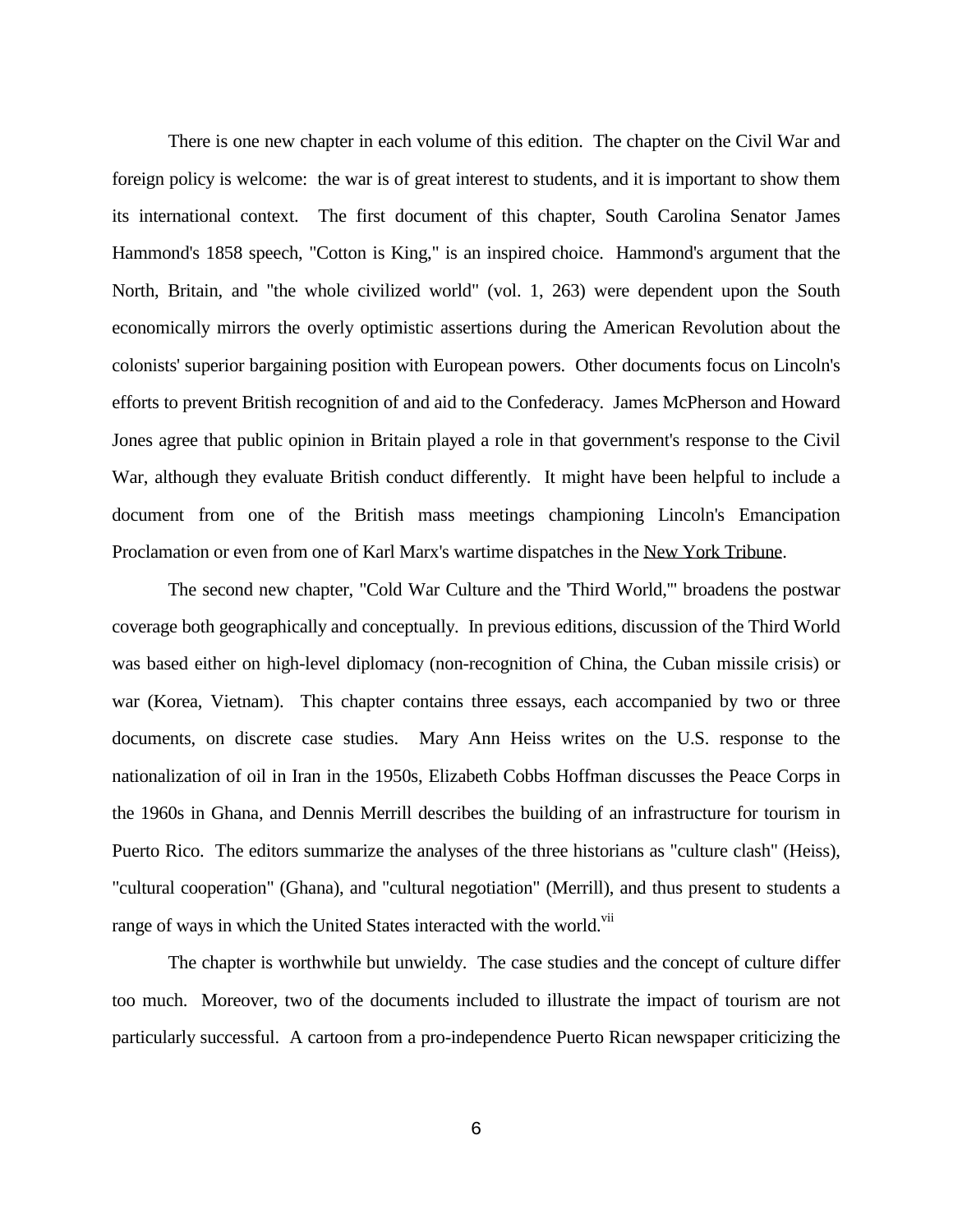insensitivity of American tourists is poorly reproduced in the original Spanish (vol. 2, 339), with a partial, paraphrased translation eleven pages away (vol. 2, 328). The photograph of the Caribe Hilton Hotel in San Juan (vol. 2, 338), which is intended to show how tourism embodied "modernity," should be coupled with photos of old San Juan.

 When I used the book in the fall of 2004, I linked Heiss's discussion of Iran with a book on the 1954 coup in Guatemala<sup>viii</sup> to show that U.S. participation in the overthrow of elected leaders constituted a pattern. I used Cobbs Hoffman's positive portrait of the Kennedy administration's actions in West Africa as a counterpoint to the more ambiguous portrait by Thomas Borstelmann of the international dimensions of that administration's racial policies.<sup>ix</sup> And I contrasted Merrill's nuanced picture of tourism in Puerto Rico with the more negative impact of 1950s U.S. tourism on Cuba and the "dependent independence" (in Stanley Karnow's words) of the Philippines.<sup>x</sup>

 The changes in the sixth edition are not all positive. The editors missed the opportunity to make corrections.<sup>xi</sup> The edition is more expensive than previous editions, even though it is significantly shorter (in part because of stronger editing or the substitution of more succinct essays for longer ones). There are only a handful of new documents, apart from the ones that illustrate new chapters, some documents have been eliminated, and some chapters have been pared from three essays to two. For example, the 1783 speech by Yale president Ezra Stiles incorporating the Protestant idea that America fulfilled a providential design is gone. It was a valuable link between John Winthrop's "City on a Hill" sermon of 1630 and John O'Sullivan's invocation of "manifest destiny" in 1839. It also served as a religious variant on Tom Paine's view of American promise in Common Sense and as background for the Christian discourse of the current president, and it contained prescient references to U.S. trade with Asia. Given the editors' efforts to show how nondiplomats participated in foreign relations, this elimination is disappointing.

 Other excised documents also leave gaps. The removal of a 1790s statement by James Madison leaves the Charleston Democratic-Republicans as the sole opponents of Jay's Treaty. Rev.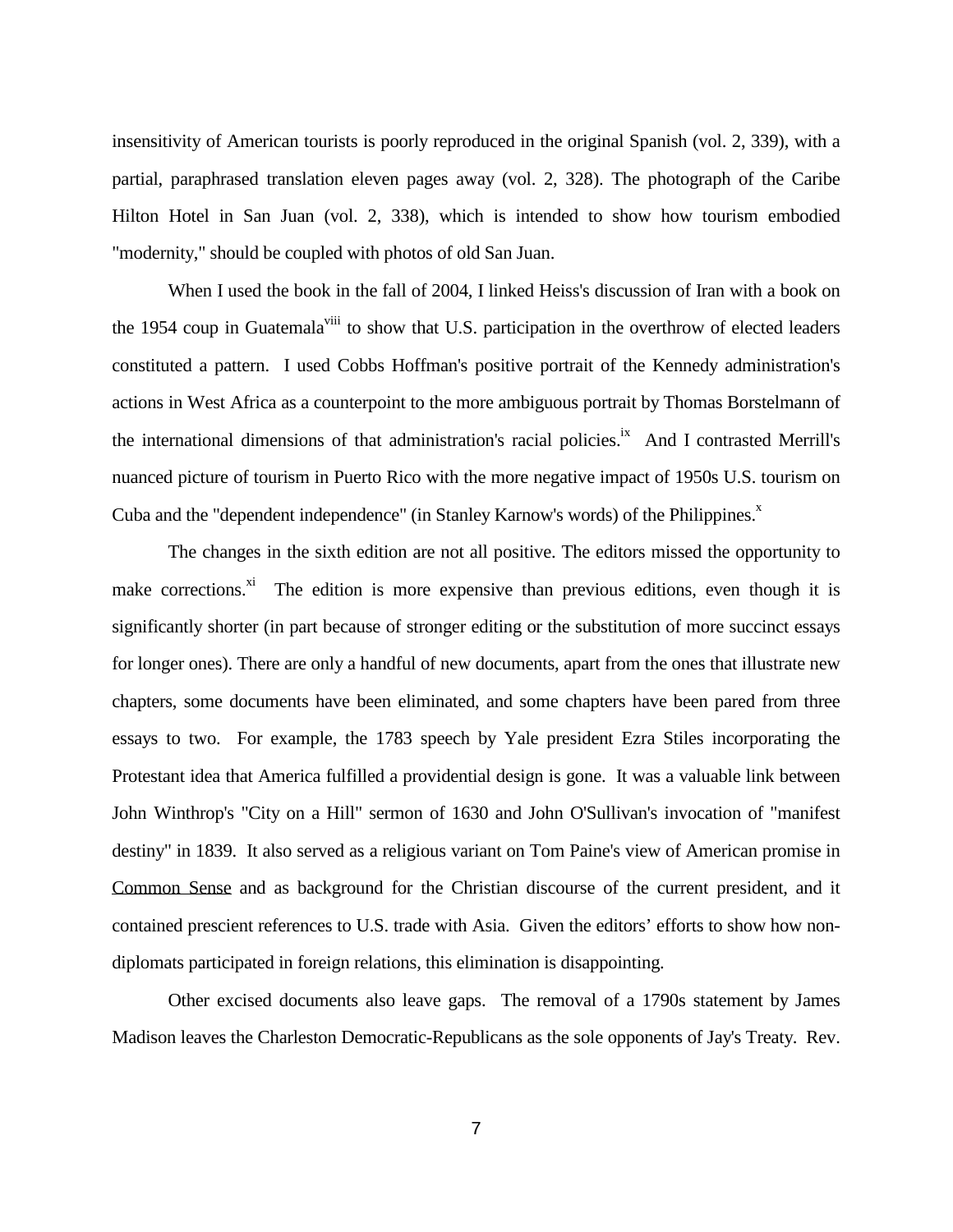Josiah Strong's 1891 statement melding the Protestant "chosen people" theme with Anglo-American racism helped outline the cultural context of the U.S. rise to world power. A 1916 debate between U.S. Secretary of State Robert Lansing and German Ambassador Johann-Heinrich Bernstorff on submarine warfare worked well to help students think about past and present innovations in warfare, such as aerial bombardment and even suicide bombing. Also helpful in class was the dialogue between presidential advisor Harry Hopkins and Joseph Stalin in May 1945 about Soviet actions in Eastern Europe. Senator William Borah's 1931 plea for diplomatic recognition of the Soviet Union, already eliminated from the fifth edition, highlighted the U.S. response to revolutions, illustrated an underappreciated aspect of so-called isolationists, and demonstrated that economic motives could underpin both opposition to and accommodation with foreign radicalism. A description of a 1957 nuclear test in which GI's were exposed to atomic radiation was also dropped after the fourth edition, although it provided a tangible look at the impact on Americans of Eisenhower's focus on nuclear over conventional warfare and provided a backdrop for discussion of the use of Agent Orange and depleted uranium.

 Most puzzling is the elimination of two documents that constituted important evidence for the chapters they accompanied. Missing from the chapter on the Cuban missile crisis is the Cuban government's October 8, 1962 protest at the United Nations against U.S. aggression, which provided a crucial perspective on the crisis. The chapter on the Vietnam War no longer includes Eisenhower's 1954 statement about Vietnam's importance to the free world, in which he enunciated the domino theory and spoke about the region's economic importance, with its tin, tungsten, and rubber. While this chapter now focuses on Johnson's decision-making, Eisenhower's statement provided perspective on the U.S. commitment and correlates directly with Buzzanco's argument.

 Why eliminate documents? They are already typeset, and most are in the public domain, so the cost of keeping them is marginal. They do not make students' workloads more difficult, as overly long essays might do. But the elimination of documents does add to professors' workloads,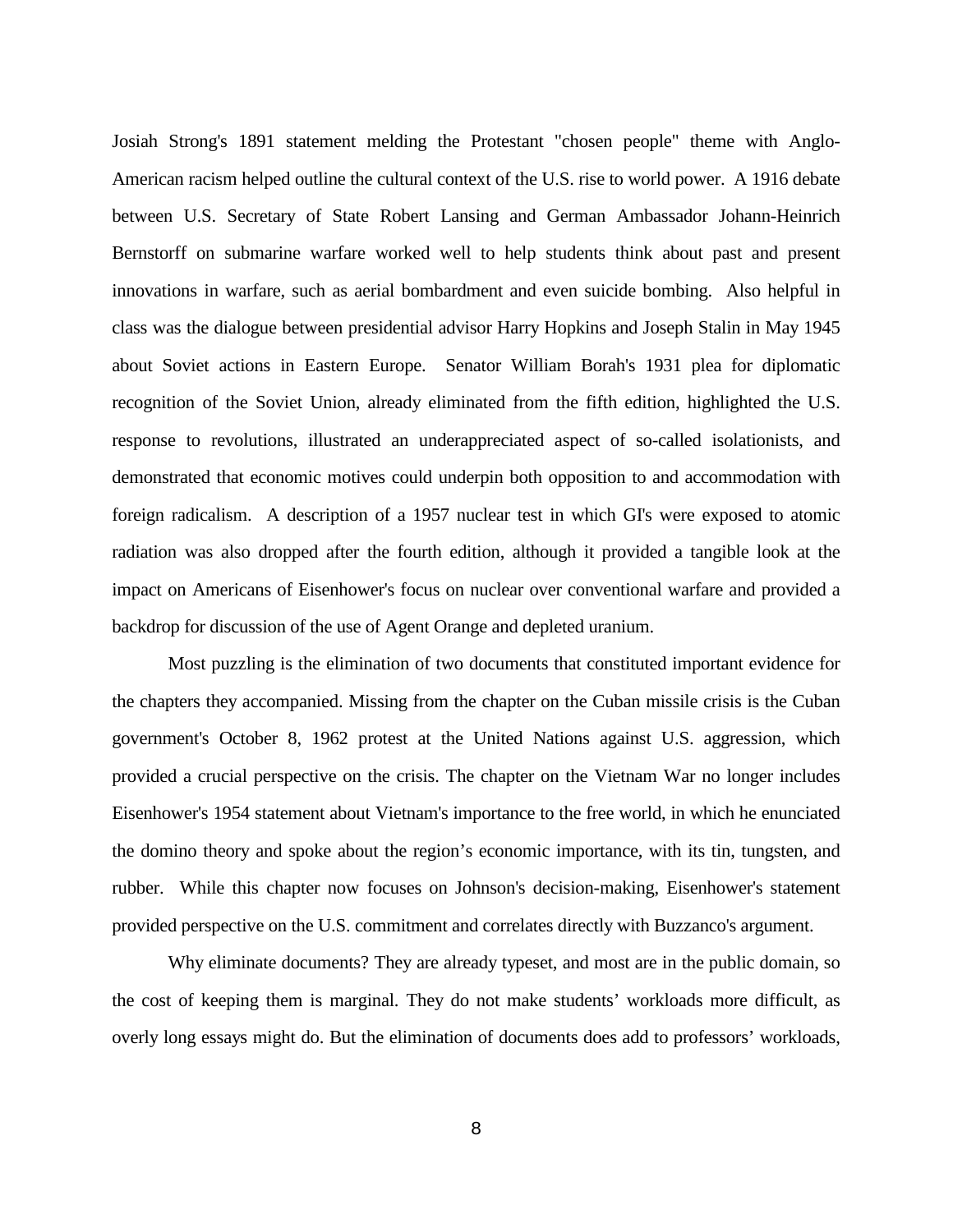since they must either revise lessons or provide documents on library reserve. The editors might have been justified in cutting documents to provide new sources and perspectives, but not solely to reduce total pages.

 While many of the essay substitutions are helpful in including new perspectives or presenting important views more clearly, others are less successful. The elimination of Reginald Stuart's sympathetic account of Madison's policy in the War of 1812 as one of "defensive expansionism" leaves that chapter with two essays, both critical of the United States. Stuart provides a useful counterpoint to Williams and other critics of U.S. expansionism writing on other episodes in U.S. history, from the Mexican War to the annexation of the Philippines and beyond. His account also has contemporary reverberations, since Bush's argument for war in Iraq resembles "defensive expansionism." Also unfortunate is the elimination from the introductory chapter of volume one of Michael Hunt's essay on racism as a continuing theme in U.S. foreign relations in favor of an excerpt on paternalism and imperial culture from Mary Renda's book on the U.S. occupation of Haiti. The clarity, accessibility, and breadth of Hunt's explanation of racial dynamics in foreign relations make it more appropriate as an overview to which students can return as they consider other documents and essays.

 The elimination after the fourth edition of C. Vann Woodward's sympathetic overview of U.S. foreign relations also leaves a gap for teachers. Woodward identified the important theme of "free security," meaning that the United States had a relatively free hand in national development for much of its history because of its distance from Europe. That idea strongly influenced policymakers and historians, as they tended to conflate foreign relations with interaction with Europe. Also, while few historians today would present with so little critical analysis what Woodward called the "national myth that America is an innocent nation in a wicked world," many of our leaders and our students do. In order to help students analyze the platitudes they have heard from politicians or accepted without challenge in high school, we must contrast such views with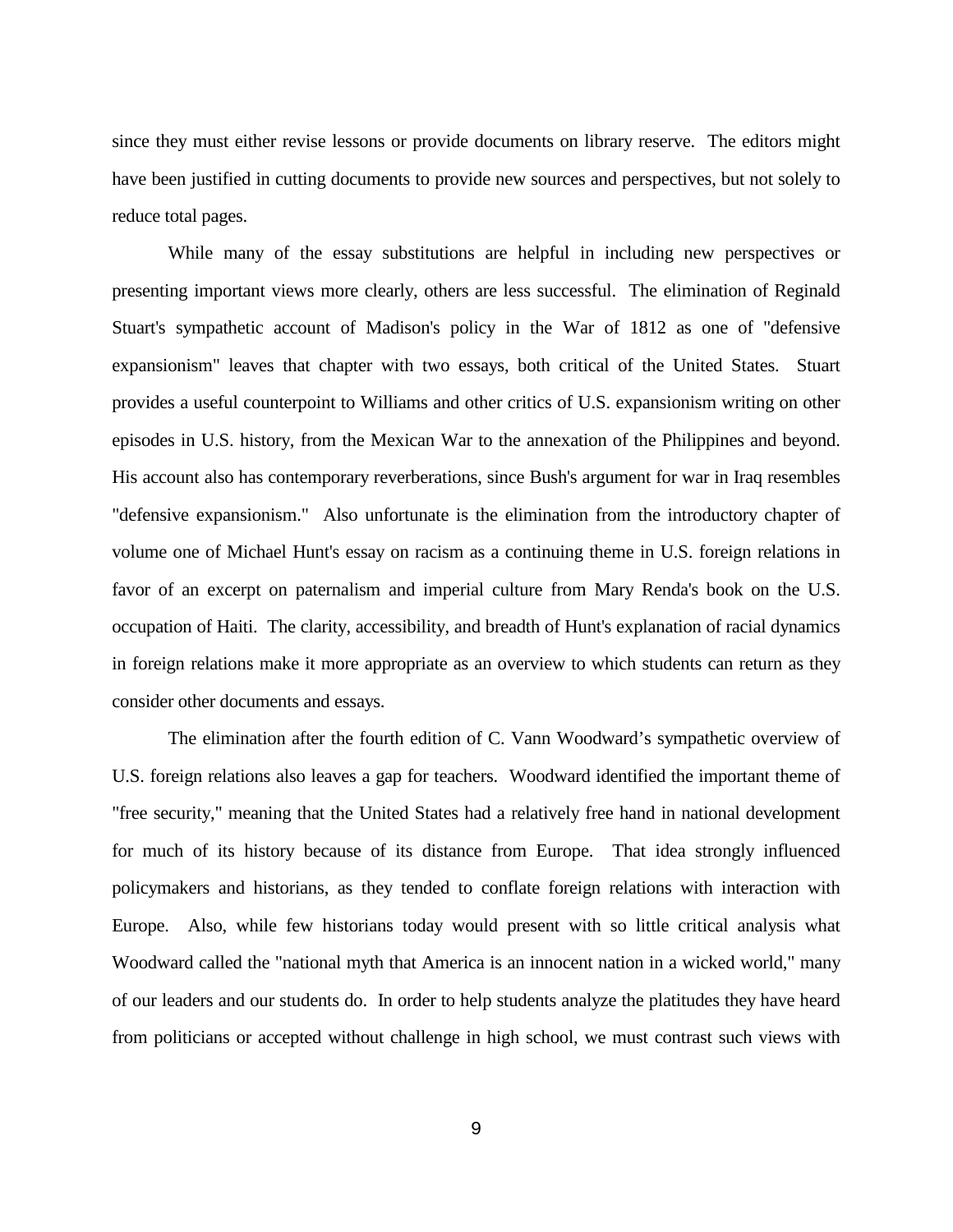contrary perspectives from Williams, Hunt, and others. Similarly, a judiciously edited version of Samuel Flagg Bemis's stridently ideological Kennedy-era AHA presidential address,<sup>xii</sup> which students should take seriously and evaluate critically against the work of Williams, Hunt, and Graebner, would be a welcome addition to this collection.

 Publishers would undoubtedly argue that adding new chapters requires eliminating others, but including an additional chapter in volume one (while keeping the World War I chapter in both volumes for teachers who divide their two-semester courses differently) would have been preferable. As it is, what had been two separate chapters on the turn-of-the-century wars in Cuba and the Philippines is now one, with all the essays focused on Cuba and only two documents on the Philippines. While survey textbooks and lectures could supplement the material on the Philippines, much is lost here. The three contrasting essays on the Philippines raised important themes barely addressed elsewhere. In particular, Stanley Karnow's essay on the intentions behind and consequences of U.S. intervention in the Philippines concretely illustrated William A. Williams's ideas. Robert Rydell's dissection of the cultural and racial politics of the display of Philippine ethnic groups at the 1904 St. Louis World's Fair was both a stunning example of how racism was dressed up as benevolence and a reminder of how Americans used the memory of the Louisiana Purchase in the construction of an overseas empire. In an era when Americans are debating the unorthodox treatment of wartime prisoners at Guantanamo Bay, Abu Ghraib, and in Afghanistan, documents describing the torture of Filipinos one hundred years ago are essential reading for students, along with Glenn May's reexamination of the reasons for the high mortality rate of Philippine civilians during the war.<sup>xiii</sup>

 To make room for the new chapter on culture and the Cold War in volume two, the editors combined the chapter on U.S. resistance to recognition of the People's Republic of China with that on the Korean War. But six of the eight documents in the new chapter, and two of the three essays, are on Korea. For a reader on diplomatic rather than military history, a focus on China would have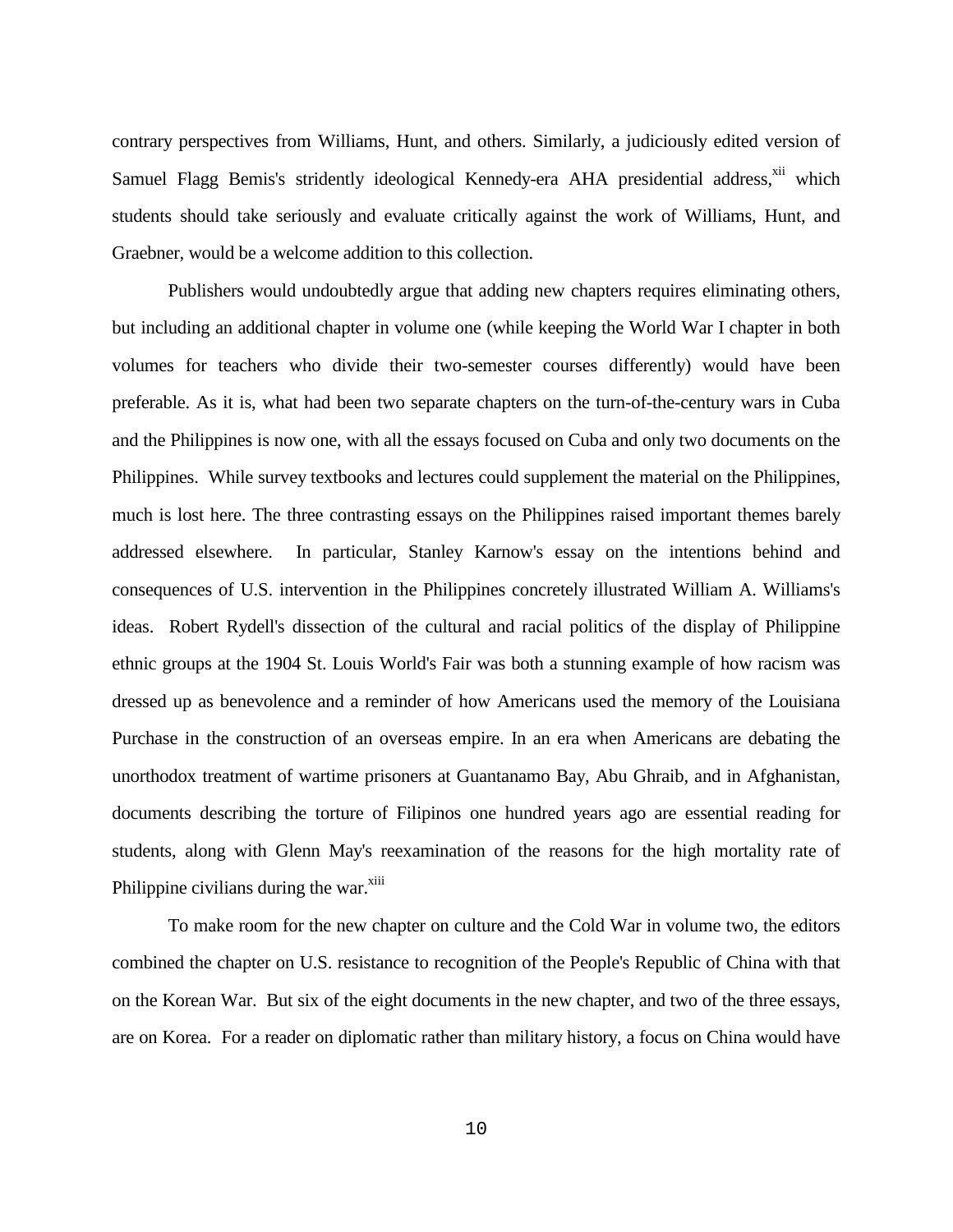been preferable, with added material on the impact of non-recognition on later events, including the Korean War. The communication in the late 1940s between U.S. diplomats in China, the State Department, and President Truman, along with documents from China, provided an excellent case study of foreign policy decision-making and enabled students to evaluate the evidence in the historiographic debate about the "lost chance" thesis. Also, the case study showed students how the United States responds to the emergence of revolutionary regimes abroad, a theme which is touched on in other chapters but is not the focus of any particular chapter. Moreover, the question of nonrecognition of the People's Republic of China illuminates the connection between White House policy-making, domestic political pressures, and non-governmental interest groups. The editors say they want to highlight that connection, but it is not present in the new Korean War chapter. Material on the decision not to recognize the PRC is also indispensable to an analysis of the foreign policy of Richard Nixon and Henry Kissinger in the 1970s, which is, appropriately, the subject of a later chapter. One last complaint about this chapter: most of the documents do not illustrate the essays. There are no documents to accompany Bruce Cumings's important but here quite isolated analysis of "Korea's civil war and the roots of U.S. intervention," and there is no essay focused on the largest number of documents in the chapter, which illustrate U.S. military policy on the peninsula.

 While many of the changes in the sixth edition have been positive, the editors missed the opportunity to broaden coverage of several issues. They added Renda's analysis of American "imperialist culture" in Haiti in the early twentieth century, but there is virtually no mention of the importance of the Haitian revolution or Haitian independence for U.S. foreign policy. Jefferson's horror at events in Haiti, in particular, demonstrates the complex interconnections among race, slavery, economics, foreign and domestic policy and typifies U.S. reactions to revolution. Historian Thomas Bender addressed this subject in an essay in the New York Times in 2001, while David Brion Davis, Winthrop Jordan, Tim Matthewson, and Donald Hickey, among others, have written on the issue in scholarly books and essays.<sup>xiv</sup> Primary sources are available from Abraham Bishop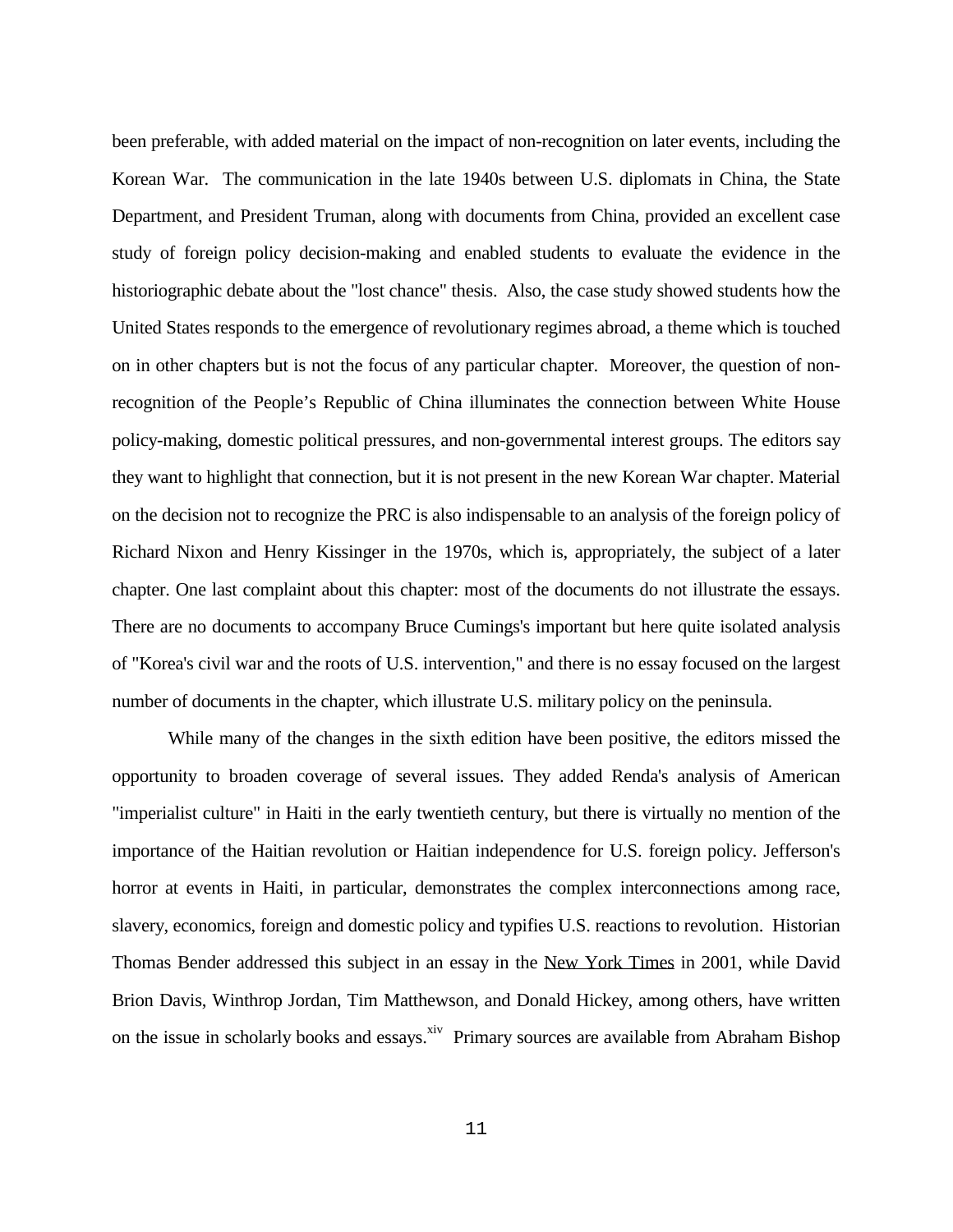and Theodore Dwight, who urged support for the Haitian rebels, and from Jefferson and South Carolina Governor Charles Pinckney, who feared that the Haitian slave revolt would lead to similar uprisings in the United States. $X^V$  Over one hundred years ago, W.E.B. DuBois wrote that "the role" which the great Negro Toussaint, called L'Ouverture, played in the history of the United States has seldom been fully appreciated." $x^{v}$  It is high time diplomatic historians recognized that role. Similarly, the importance of Haiti to the abolitionist movement, which Edward Crapol has written about,<sup>xvii</sup> is worth a document in the Civil War chapter, either on unsuccessful antebellum efforts to gain diplomatic recognition or on Lincoln's granting of recognition during the war.

 Other documents might also be added. The Ostend Manifesto, which showed how intertwined were sectionalism, slavery, foreign expansionism, and the coming of the Civil War, deserves space. In the chapter on open door diplomacy in China, Merrill and Paterson might borrow a page from the older reader by Williams and include material on reactions in China and Japan to the efforts to close American doors to immigration.<sup>xviii</sup> The Spanish-American-Cuban-Filipino War lends itself to illustration by political cartoons from a variety of viewpoints.<sup>xix</sup> Finally, in addition to the material on Theodore Roosevelt and the Caribbean there should be documents on Wilson's intervention in the region. The 1920 report by African-American diplomat and writer James Weldon Johnson on the U.S. occupation of Haiti, which emphasizes the racism of American troops, would be useful. $^{xx}$ 

 That report might also prove relevant in a reconceptualized chapter on Wilson and World War I that scrutinizes Wilsonian internationalism from a truly global perspective. Paul Gordon Lauren's devastating critique<sup>xxi</sup> of Wilson's dismissal of Japan's plea for an endorsement of the principle of racial equality would complement Tony Smith's defense of Wilson and Jan Wilhelm Schulte-Nordholt's critique, which are included in the chapter, as would material from Elizabeth McKillen on the reservations that many Irish-Americans had about the League of Nations.<sup>xxii</sup> Williams's 1970 reader had framed a chapter on Wilson and the League of Nations around the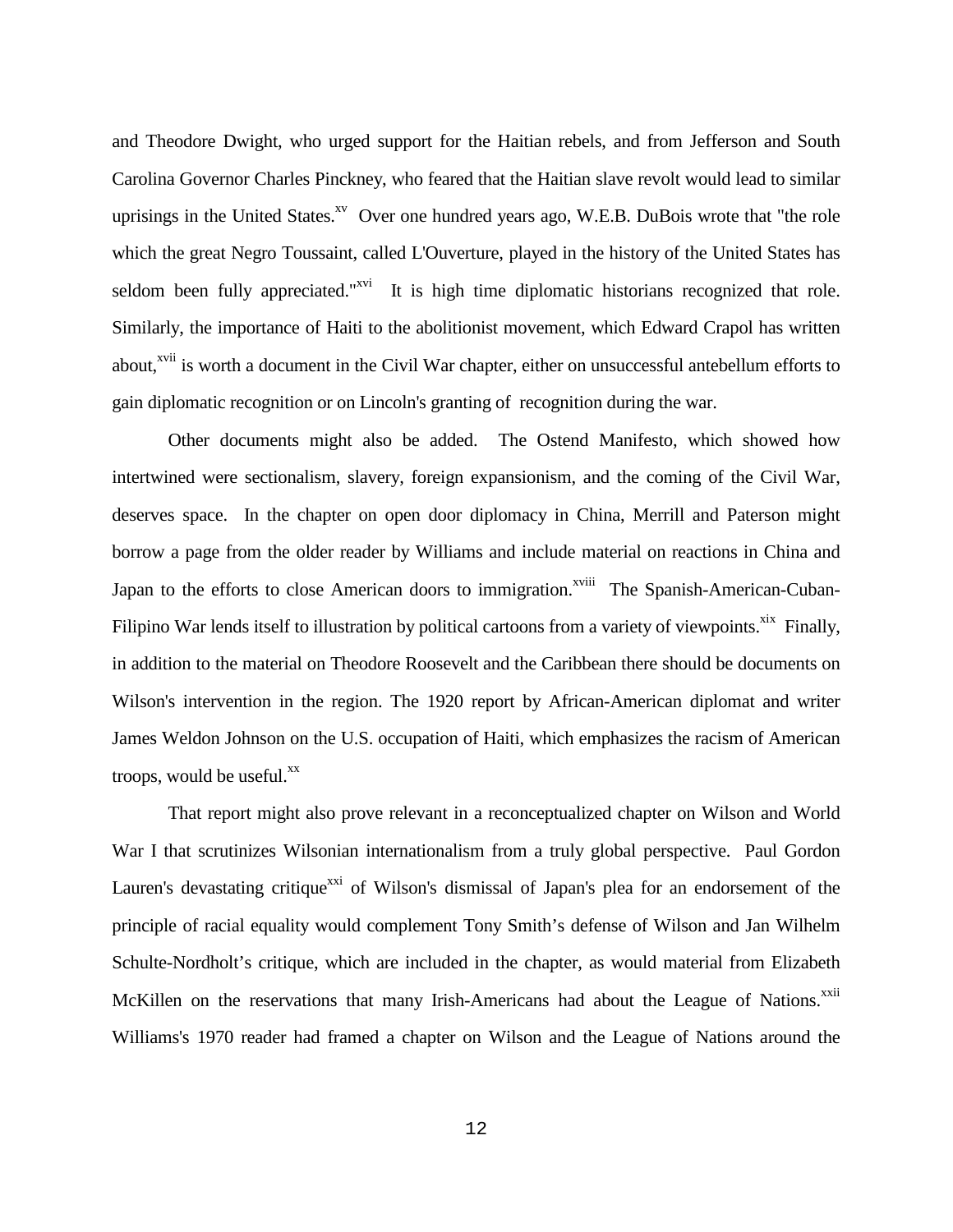theme of "Making Peace in the Midst of Revolutions," thus including Russia, China, and Mexico as well.<sup>xxiii</sup>

 Merrill and Paterson might respond that this edition deals with race and diplomacy through Gerald Horne's essay in the first chapter of volume two, which surveys the relationship of African Americans to U.S. foreign policy in the twentieth century. But Horne's essay, while useful, will only be meaningful to students if it is reinforced with supporting documents. The two most important African-Americans whose works must be represented are DuBois, whose work is relevant to many chapters in both volumes, and Martin Luther King, Jr., whose April 1967 declaration of opposition to the war in Vietnam is among the most cogent expressions of the antiwar movement. $^{xxiv}$ 

 The chapter on the origins of the Cold War could also benefit from a more global perspective. As presented, the conflict appears to derive almost entirely from disputes over Europe. Many contemporaries saw U.S.–Soviet conflict as deriving from clashes around the world, from China to Indonesia to the Middle East. While some of these areas are addressed in later chapters, the fact that they are later chapters signals students that they are somehow subsidiary to actions in Europe. Two primary sources on Indonesia would be good additions, because they appeal to a longrange historical perspective. In late 1945, the editors of the Christian Century described how British troops with American lend-lease equipment were "taking a leading part in refastening the shackles of imperialism on a major portion of the southwest Pacific." The Indonesians, seeing the United States side with European imperialism, appealed to the Soviet Union for aid. "Think that over," the editors wrote. "It may have a lot of future history tied up in it."<sup>xxv</sup> In 1946 Raymond Kennedy, perhaps the leading American expert on Indonesia, analyzed how economic interests, racism, Navy expansionism, anti-communism, and the State Department's bureaucracy contributed to American aloofness from Indonesia's struggle for independence. He addressed precisely the strands of U.S. foreign policy Merrill and Paterson ask their readers to consider.<sup>xxvi</sup>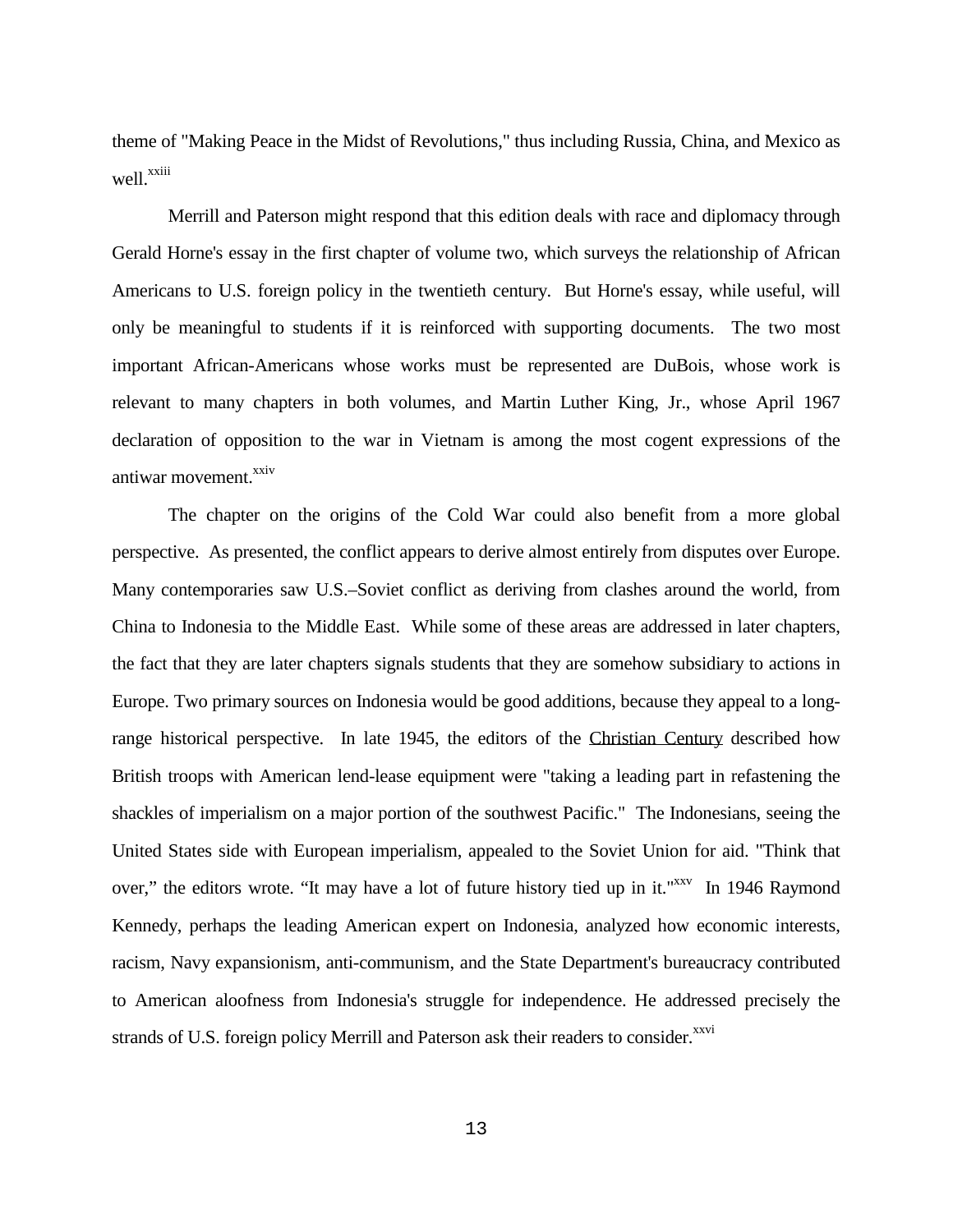The reworked chapter on the approach of war in the 1930s might include the Spanish Civil War, which pitted the American left against the Catholic faithful and severely tested U.S. diplomacy. Students would understand FDR's cautious internationalism better if they read an isolationist statement, perhaps by Charles Lindbergh. Bruce Russett's revisionist argument against U.S. entry into World War II is once again in the collection. Since he argued that joining the war fostered a belief among American policymakers and the public that the United States would henceforth intervene around the world at will, perhaps the classic statement of this perspective, Henry Luce's "The American Century," should be included.<sup>xxvii</sup>

 At least one chapter demands complete rethinking. The chapter on Reagan, Gorbachev, and the end of the Cold War appeared in the fourth edition with documents narrowly focused on negotiations over nuclear weapons and the Strategic Defense Initiative and essays reflecting a range of viewpoints about why the Cold War ended as it did. It now has fewer documents and two fewer essays on Reagan and the Soviets, but two new documents and one new essay on the appeal and pitfalls of unilateralism for the United States and U.S. power in the post-Cold War era. The editors presumably believe that the new readings relate to the chapter's theme in that they show that the end of the Cold War meant neither the end of history nor a free hand in the world for the sole remaining superpower. However, I suspect that most professors would rather use the chapter to analyze the successes and costs of Reagan's foreign policy. The two essays that formerly balanced John Lewis Gaddis's pro-Reagan triumphalism—Michael McGwire on the sources of change within the Soviet Union and Daniel Deudney and G. John Ikenberry on how "engagement and anti-nuclearism" rather than military brinksmanship ended the Cold War—are gone. Paterson's own essay explaining the long-term decline of superpower influence on both sides is useful, though now very dated. In most of the chapters that Merrill and Paterson designed, a student could evaluate a clear historiographical disagreement by reflecting on the documents. That is not possible here.

The passage of time also forces us to reconsider the Reagan administration's policies in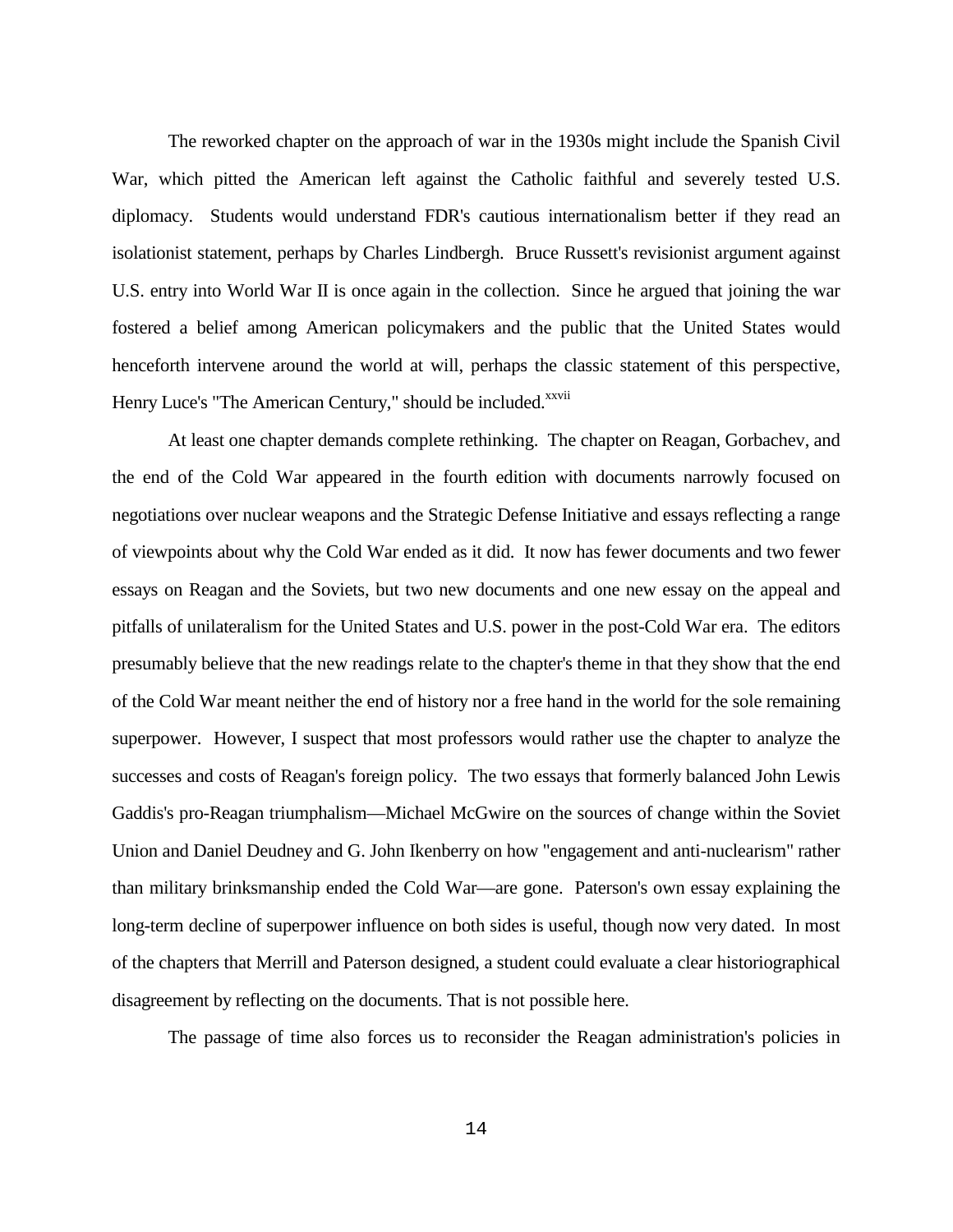relation to central Asia, Central America, and the Iran-Iraq war. In light of 9/11, it is not possible to evaluate Reagan without addressing U.S. support for the Islamist "freedom-fighters"/"terrorists" in Afghanistan. Nor is it possible to evaluate the means by which the United States battled communism in Europe without also evaluating the allies Reagan embraced in Nicaragua, El Salvador, and Guatemala. Moreover, there should be some mention of the social movements of the 1980s that pushed for a nuclear freeze and an end to Reagan's constructive engagement with apartheid South Africa.<sup>xxviii</sup> Finally, with so much focus on the Strategic Defense Initiative there should be a document from the present on the progress (or lack thereof) of this alleged technological breakthrough.

 The final chapter on 9/11, Bush's policy toward terrorism and Iraq, and U.S. relations with the Arab/Muslim world has a clear unity and enables students to evaluate divergent scholarly perspectives. The chapter represents a major revision of the original fourth-edition essay on the United States and the Arab-Israeli conflict. It is now framed around two essays debating the causes of Muslim hostility to the United States. Bernard Lewis argues his familiar clash of civilization thesis, focusing on Islam's antipathy toward Western modernity, while Ussama Makdisi maintains that U.S. policy since the 1940s has created anti-Americanism where little had previously existed. A third essay addresses globalization from a perspective different from Lewis's. The documents, which range from correspondence between FDR and the Saudi king in 1945 to George W. Bush's war message in March 2003, are appropriate, although Jimmy Carter's 1977 paean to the Shah of Iran and material on Reagan's behind-the-scenes role in the Iran-Iraq war might also be included.

 The latest essay or document included in this chapter is from September 2003, even though the copyright date for the edition is 2005. It was abundantly clear by the beginning of 2004 that the crux of Bush's argument for the invasion of Iraq—that there was "no doubt that the Iraq regime continues to possess and conceal some of the most lethal weapons ever devised" (vol. 2, 555)—was incorrect. Surely a newspaper report or statement from a United Nations inspector would have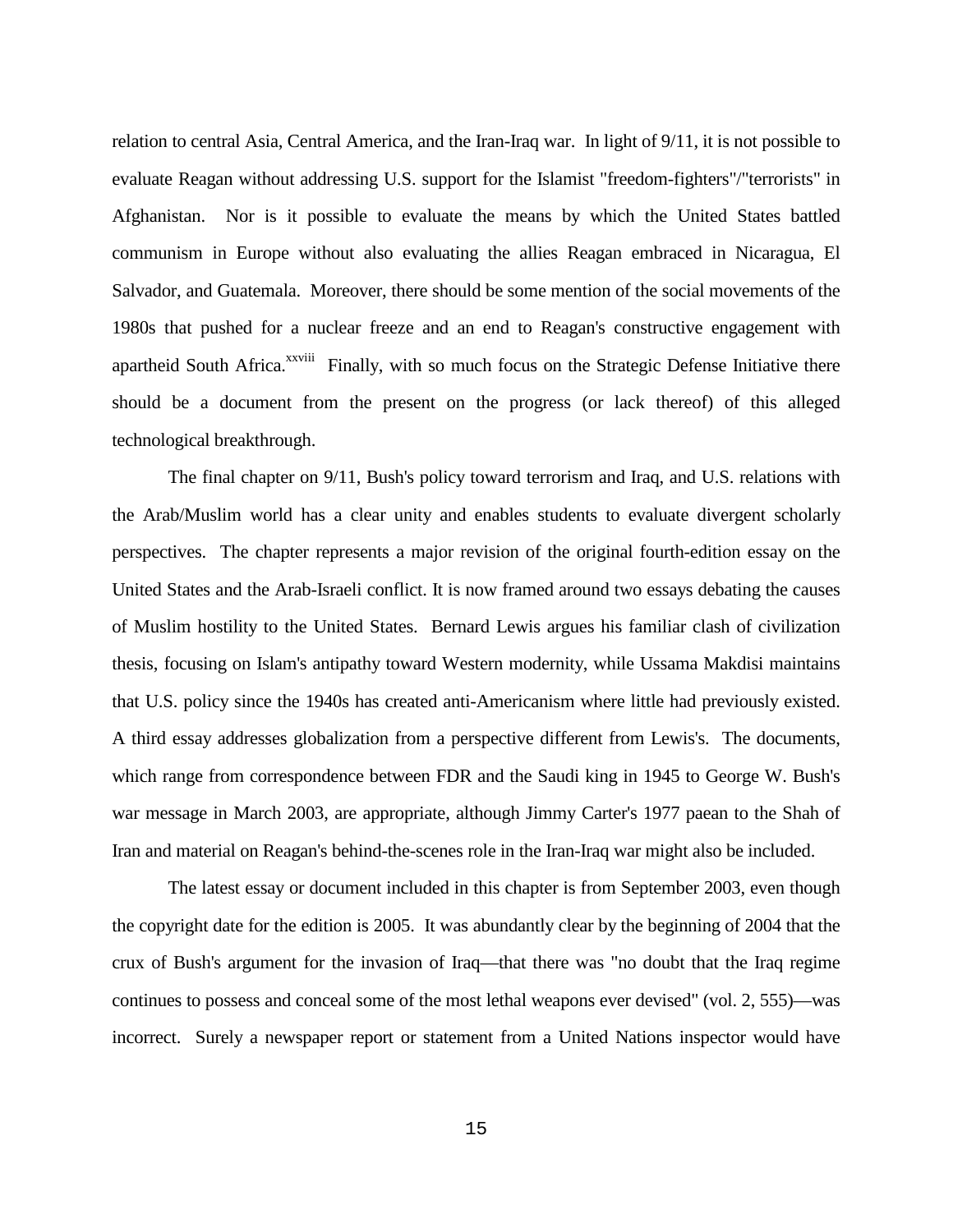provided balance to Bush's assertions. Moreover, it was clear by mid-2003 that Bush not only led the United States into a war with Iraq and the radical Islamist world, his doctrine of preemptive war put the country at odds with many of its traditional allies and with global public opinion. The push for early publication of the new edition, which appeared in time for use in the fall 2004 semester, resulted in a collection that misses a major aspect of what diplomatic historians and their students will be discussing for years about Bush's war in Iraq. At the very least, the edition should have included a diplomatic historian's preliminary evaluation of preemptive war or of the intelligence problems in Bush's decision-making process.

 Textbook publishers seem to be encouraging frequent updating of editions not simply to take account of the latest scholarship or events, but to combat the increasingly sophisticated usedbook marketplace. They have an interest in issuing editions that are different enough so that previous editions are difficult to use in class, but not so different that they would take too much time and effort by the editors to produce.<sup>xxix</sup> Given the rapidly rising cost of textbooks, professional organizations such as SHAFR should address this issue with publishers.

 There have been improvements, to be sure, in the format as well as the content of recent editions of Major Problems. The numbering of documents in each chapter makes the book easier to use in class and homework assignments. The more consistent inclusion of bibliographic information for primary source documents has been helpful, and chapter introductions are more comprehensive. Major Problems has come a long way from its earliest incarnations, when there were often only two or three primary sources per chapter, far fewer foreign documentary sources, and almost no attention to the cultural aspects of foreign relations. Merrill and Paterson continue to improve the collection so that it is more representative of a range of viewpoints, addresses more of the issues considered by historians, and is better adapted for classroom use as an accompaniment to lectures, as the basis for discussions, and as the source material for writing assignments. I hope that the editors, as well as other professors who assign this collection, will consider this critique to be a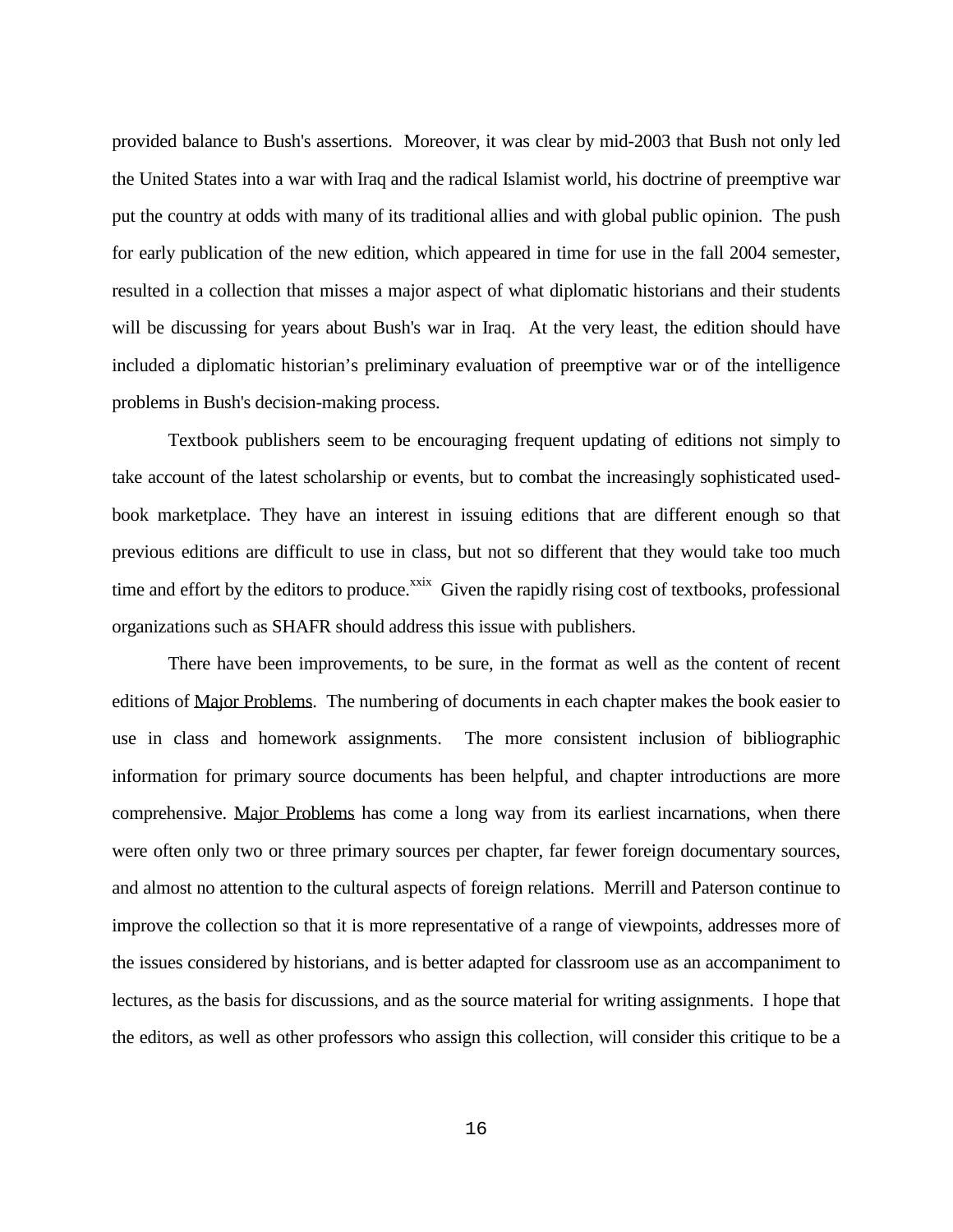contribution toward more reflective classroom use of these volumes and toward further improvements in the future.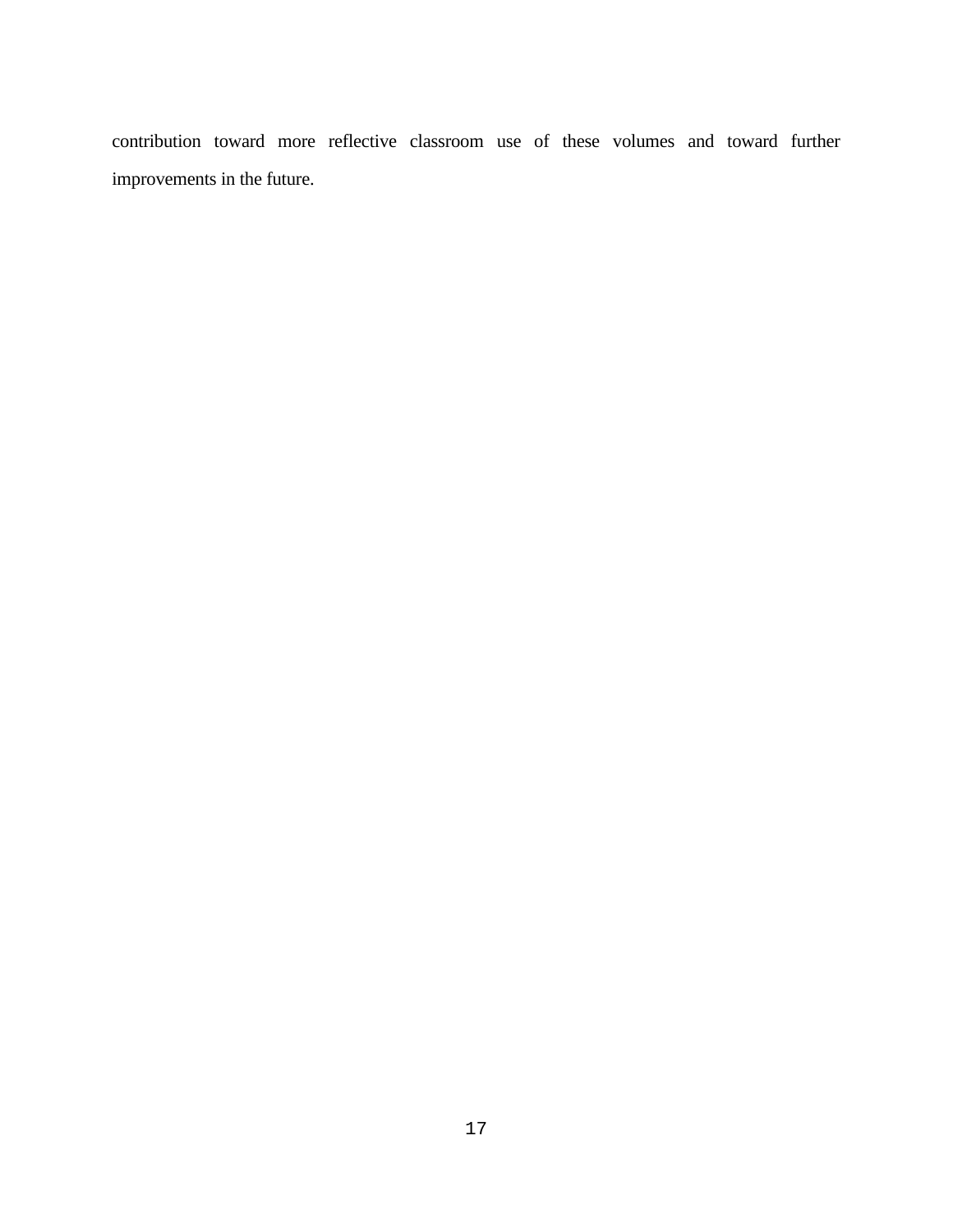## Endnotes

i. See, among others: Thomas Paterson et al., American Foreign Relations: A History, 2 volumes (Boston, 2005), sixth edition; Mary Beth Norton et al., A People and a Nation: A History of the United States, 7th edition (Boston, 2005); Thomas Paterson, ed., Kennedy's Quest for Victory: American Foreign Policy, 1961- 1963 (New York, 1989).

ii. Dennis Merrill, Bread and the Ballot: The United States and India's Economic Development, 1947-1963 (Chapel Hill, 1990); Dennis Merrill, ed., A Documentary History of the Truman Presidency, 35 volumes (Bethesda, MD, 1995-2002).

iii. William Appleman Williams, ed., The Shaping of American Diplomacy, 2 volumes (Chicago, 1956 [1st edition] and 1970 [2d edition]).

iv. References to specific pages of the current edition of Major Problems will be in the text, as here; other references will be in endnotes.

v. For a recent AP dispatch that exemplifies such challenges, see: "U.S. Image in World Slips to Below That in China," Harrisburg Patriot-News, 24 June 2005, A5.

vi. Harper's argument is much more sophisticated than George W. Bush's. For representative coverage in my local newspapers of Bush's attacks on FDR's actions at Yalta see "President Critical of FDR's WWII Decision," Carlisle (PA) Sentinel, 8 May 2005, A1, and "That Was Then: Second-Guessing Yalta Belittles Sacrifices of Earlier Generations," Harrisburg Patriot-News, 8 May 2005, A6.

 vii. For Heiss, "culture" refers to the coded language that U.S. diplomats, acting from arrogance and ignorance, used to characterize Iranian Prime Minister Mossadeq, whom they called unmanly and mentally unstable. One might point out to students that such characterizations of foreign leaders continue: in the 1990s the CIA referred to Haitian President Jean-Bertrand Aristide as a "psychopath." See Steven Holmes, "Administration is Fighting Itself on Haiti Policy," New York Times, 23 October 1993, A1.

viii. Nick Cullather, Secret History: The CIA's Classified Account of its Operations in Guatemala, 1952-1954 (Stanford, 1999).

ix. Thomas Borstelmann, "'Hedging Our Bets and Buying Time': John Kennedy and Racial Revolutions in the American South and Southern Africa," Diplomatic History 24 (Summer 2000): 435-63.

x. Stanley Karnow, In Our Image: America's Empire in the Philippines (New York, 1989), chap. 6, "Dependent Independence." If I were redesigning this chapter, I would include material on the impact of U.S. military bases abroad and the non-military interactions between U.S. soldiers and sailors and their hosts as further examples of ways that non-diplomats engage in "foreign relations." See Katharine H.S. Moon, Sex Among Allies: Military Prostitution in U.S.–Korea Relations (New York, 1997); Cynthia Enloe, Bananas, Beaches and Bases: Making Feminist Sense of International Politics (Berkeley, 1990).

xi. Among the minor details here is the continued characterization of the Louisiana Purchase as comprising 828,000 acres rather than square miles (vol. 1, 80).

xii. Samuel Flagg Bemis, "American Foreign Policy and the Blessings of Liberty," American Historical Review 67 (January 1962): 291-305.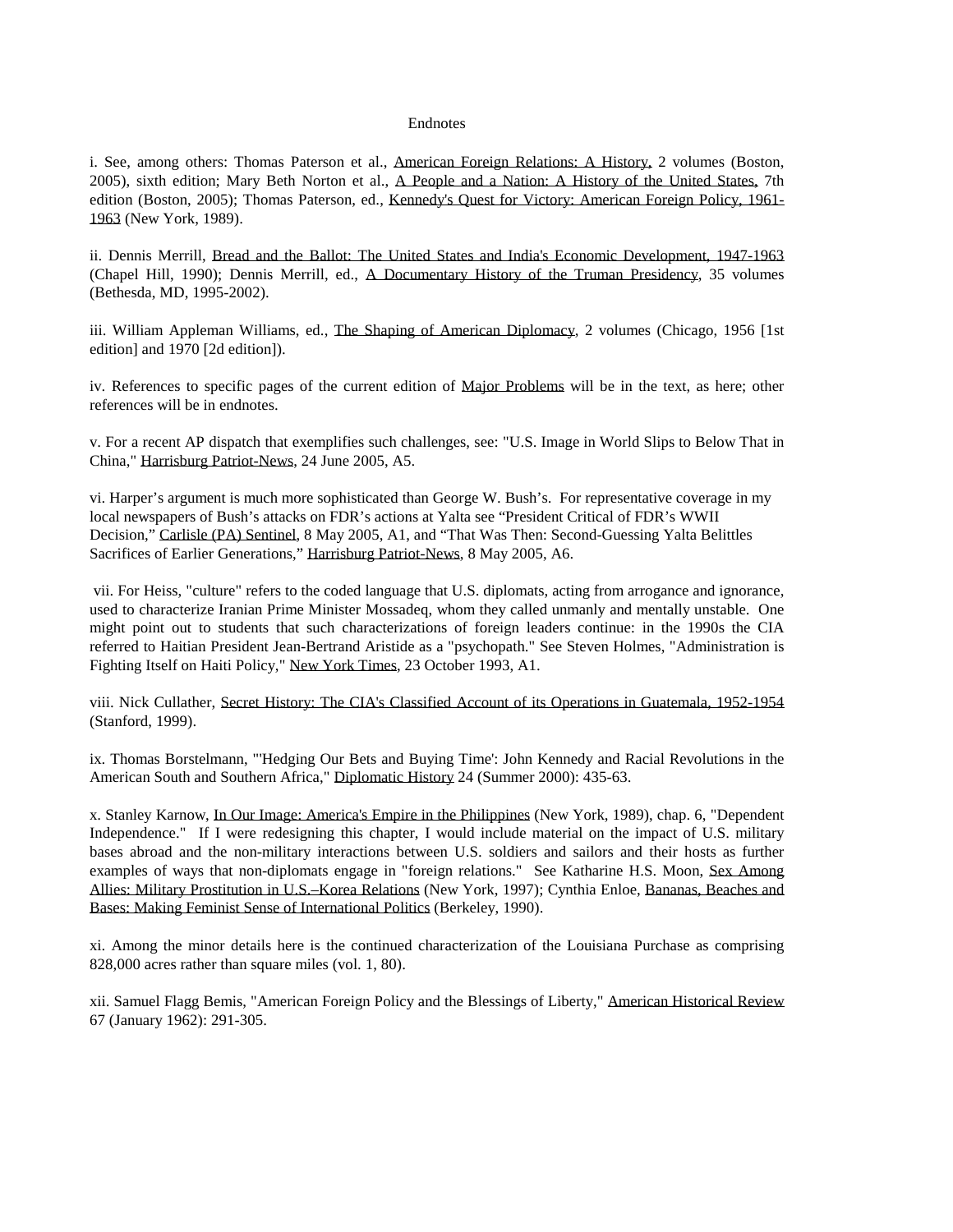xiii. When teaching the war in the Philippines I also use the brilliant comparison of U.S. policy toward the Philippines with earlier policy toward American Indians in Walter Williams, "United States Indian Policy and the Debate Over Philippine Annexation," Journal of American History 66 (March 1980): 810-31.

xiv. Thomas Bender, "Founding Fathers Dreamed of Uprisings, Except in Haiti," New York Times, 1 July 2001, IV-6; David Brion Davis, Revolutions: Reflections on American Equality and Foreign Liberations (Cambridge, MA, 1990), esp. chap. 2; Winthrop Jordan, White Over Black: American Attitudes Toward the Negro, 1550-1812 (Chapel Hill, 1968), esp. 375-99; Tim Matthewson, "George Washington's Policy Toward the Haitian Revolution," Diplomatic History 3 (Summer 1979): 321-36; Donald Hickey, "America's Response to the Slave Revolt in Haiti, 1791-1806," Journal of the Early Republic 2 (Winter 1982): 361-79.

xv. For primary sources by Bishop, see Matthewson, "Abraham Bishop, 'The Rights of Black Men,' and the American Reaction to the Haitian Revolution," Journal of Negro History 67 (Summer 1982): 148-53; for Dwight, see Davis, Revolutions, 51-52 and 111, n.52; on Jefferson, see especially Matthewson, "Jefferson and Haiti," Journal of Southern History 61 (May 1995): 209-48; on Pinckney, see Sylvia Frey, Water from the Rock: Black Resistance in a Revolutionary Age (Princeton, 1991), 232-33.

xvi. W.E.B. DuBois, The Suppression of the African Slave-Trade to the United States of America, 1638-1870 (Boston, 1896. Reprint. Mineola, NY, 1970), 70, and see 70-93 more generally.

xvii. Edward Crapol, "The Foreign Policy of Antislavery, 1833-1846," in Redefining the Past: Essays in Diplomatic History in Honor of William Appleman Williams, Lloyd Gardner, ed. (Corvallis. OR, 1986), 85- 103.

xviii. Williams, The Shaping of American Diplomacy, 2nd ed., 1:427-28 (on the 1905 Chinese boycott of U.S. goods) and 432-34 (on the "Gentleman's Agreement" of 1907).

xix. Luis Martinez Fernandez, "The Birth of the American Empire as Seen Through Political Cartoons (1896- 1905)," OAH Magazine of History 12 (Spring 1998): 48-54; Kristin Hoganson, Fighting for American Manhood: How Gender Politics Provoked the Spanish-American and Philippine-American Wars (New Haven, 1998); Abe Ignacio et al., The Forbidden Book: The Philippine-American War in Political Cartoons (San Francisco, 2004).

xx. James Weldon Johnson, "Self-Determining Haiti," The Nation 111 (28 August 1920 and 4 September 1920): 236-37, 266-67, excerpts reprinted in Eyewitness: The Negro in American History, William L. Katz, ed. (New York, 1967), 391-92. A current essay by Haitian-American author Edwidge Danticat, written for a popular audience, appeared in the Miami Herald on 25 July 2005, and is at <http://www.commondreams.org/views05/0725-20.htm> (accessed 29 July 2005).

xxi. Paul Gordon Lauren, Power and Prejudice: The Politics and Diplomacy of Racial Discrimination (Boulder, CO, 1988), 76-101.

xxii. Elizabeth McKillen, Chicago Labor and the Quest for a Democratic Diplomacy, 1914-1924 (Ithaca, NY, 1995), especially chap. 5.

xxiii. Williams, The Shaping of American Diplomacy, 2d ed., vol. 2, chap. 2.

xxiv. Martin Luther King, Jr., "Declaration of Independence from the War in Vietnam," Ramparts (May 1967):